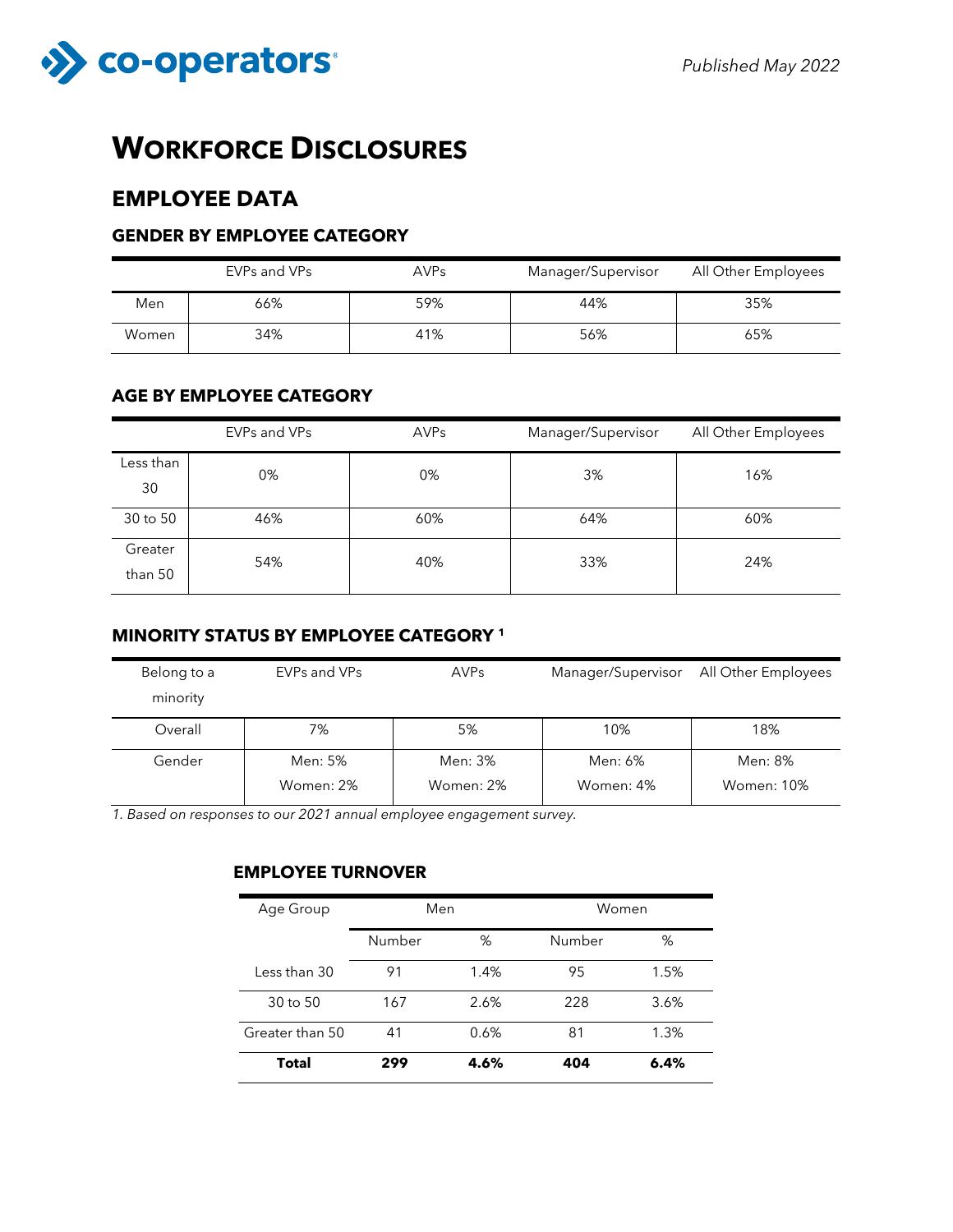### **NEW HIRES**

| Age Group       | Men         |      | Women  |      |  |
|-----------------|-------------|------|--------|------|--|
|                 | Number<br>% |      | Number | %    |  |
| Less than 30    | 170         | 2.7% | 187    | 2.9% |  |
| 30 to 50        | 284         | 4.4% | 319    | 5.0% |  |
| Greater than 50 | 40          | 0.6% | 97     | 1.5% |  |
| Total           | 494         | 7.7% | 603    | 9.4% |  |

# **COMPENSATION AND BENEFITS**

### **MEDIAN HOURLY PAY BY GENDER**

|      | Men     | Women   |
|------|---------|---------|
| 2019 | \$37.02 | \$33.39 |
| 2020 | \$37.79 | \$34.11 |
| 2021 | \$37.24 | \$35.00 |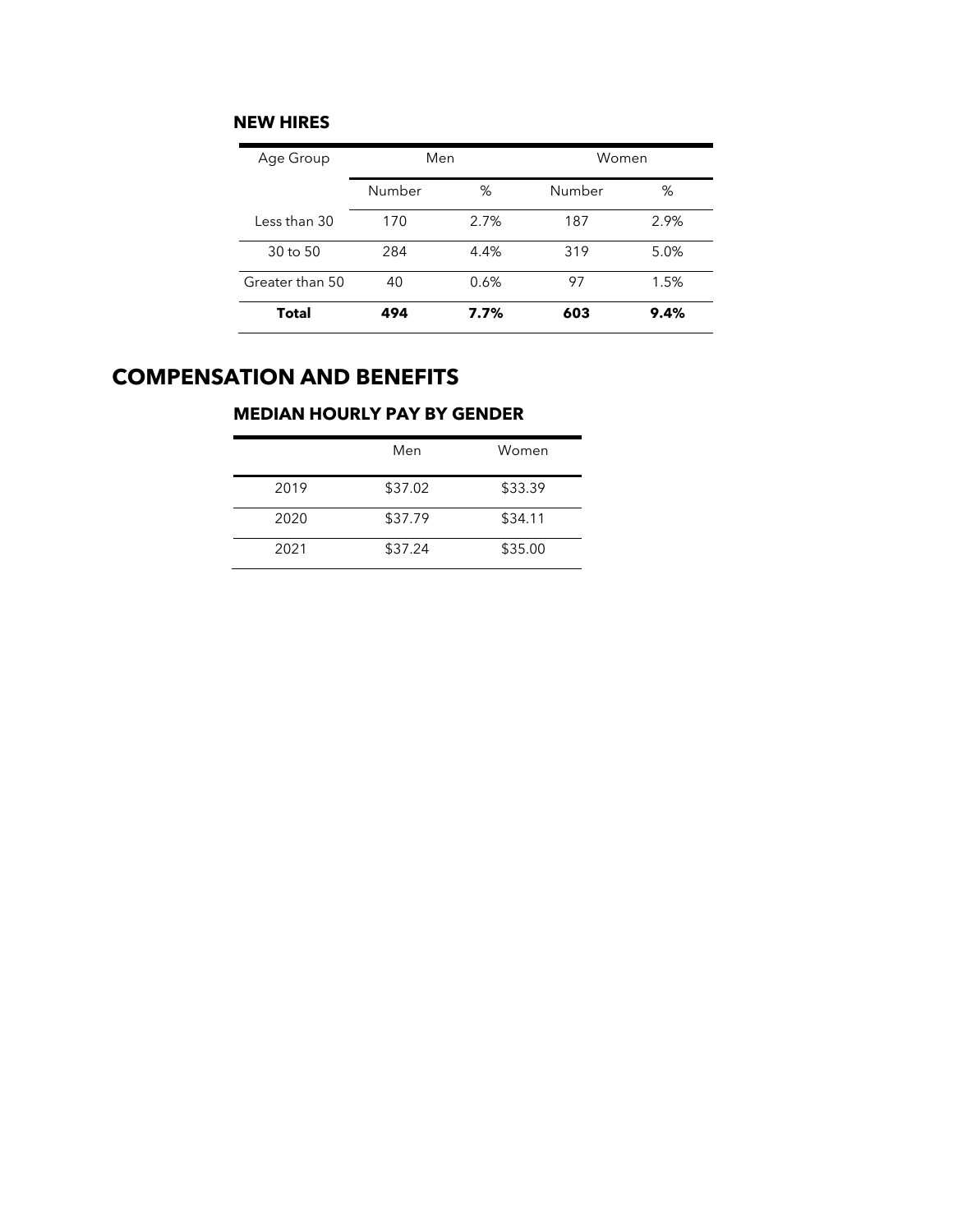### **SUMMARY OF BENEFITS**

| <b>Benefits</b>                                              | <b>Available to</b><br>permanent<br>employees | <b>Available to</b><br>temporary<br>employees | <b>Notes</b>                                                                |
|--------------------------------------------------------------|-----------------------------------------------|-----------------------------------------------|-----------------------------------------------------------------------------|
| Flex time                                                    | Yes                                           | Yes                                           |                                                                             |
| Paid personal days                                           | Yes                                           | Yes                                           |                                                                             |
| Job sharing                                                  | Yes                                           | Yes                                           | Not available to<br>Addenda Capital<br>or Sovereign<br>General<br>employees |
| Flexible work options (i.e., from home,<br>remotely, etc.)   | Yes                                           | Yes                                           | Not available to<br>Addenda Capital<br>employees                            |
| Health club on-site/negotiated health club<br>rates          | Yes                                           | Yes                                           |                                                                             |
| WorkPerks/Employee discounts on insurance                    | Yes                                           | Yes                                           |                                                                             |
| Public transit discount                                      | Yes                                           | Yes                                           | Applies only to<br>employees in the<br>Guelph and<br>Regina locations       |
| Employee Assistance Program                                  | Yes                                           | Yes                                           |                                                                             |
| Pension Plan                                                 | Yes                                           | Yes                                           |                                                                             |
| Scholarships                                                 | Yes                                           | <b>No</b>                                     |                                                                             |
| Phased retirement                                            | Yes                                           | No                                            | Not available to<br>Addenda Capital<br>employees                            |
| Relocation programs                                          | Yes                                           | <b>No</b>                                     | Not available to<br>Addenda Capital<br>or Sovereign<br>General<br>employees |
| Long-time service awards                                     | Yes                                           | <b>No</b>                                     |                                                                             |
| Company share-purchase program                               | Yes                                           | No                                            |                                                                             |
| <b>Disability Benefits</b>                                   | Yes                                           | No                                            |                                                                             |
| Top-up programs (pregnancy and<br>compassionate care leaves) | Yes                                           | No                                            |                                                                             |